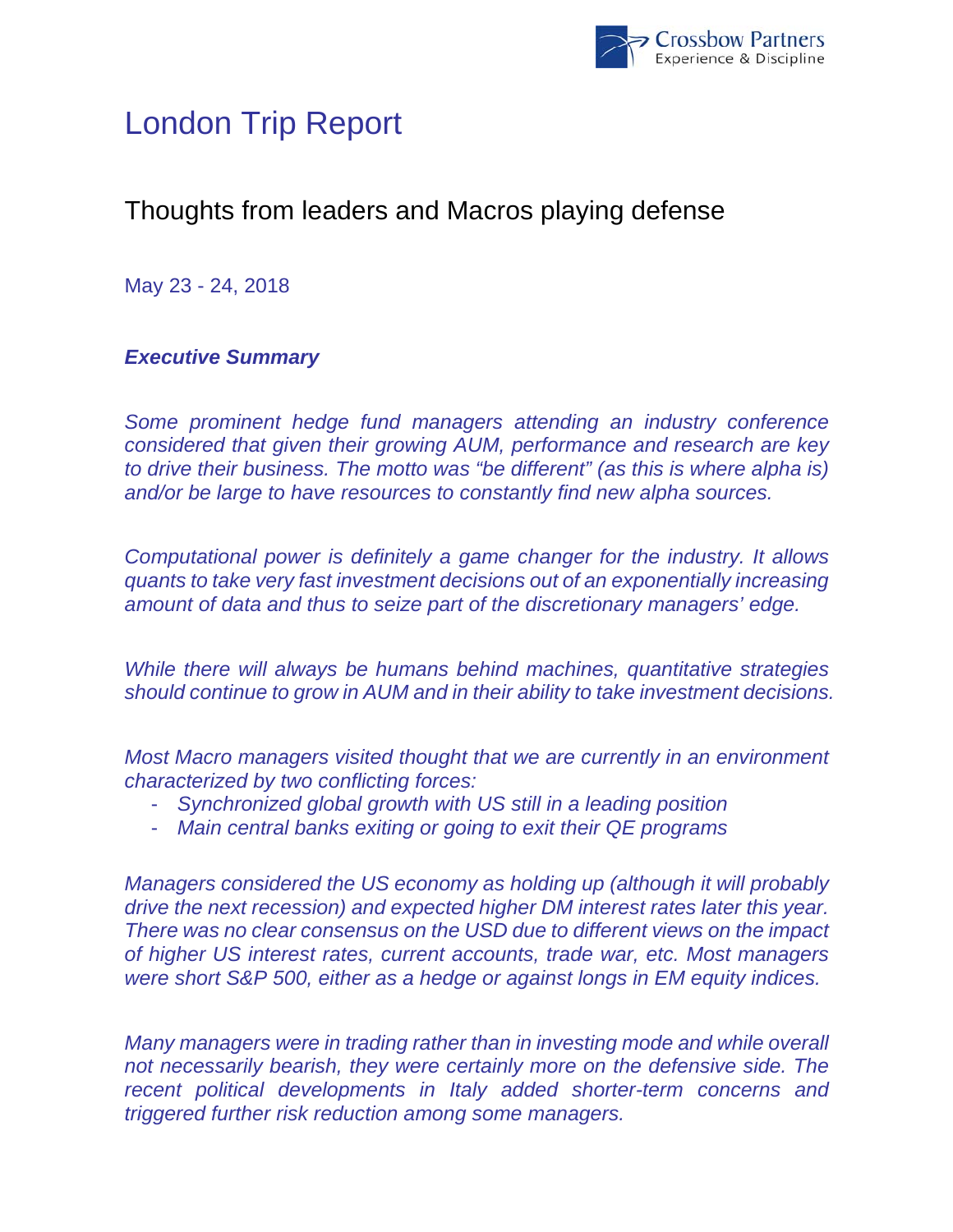## **JP Morgan European Thought Leadership Forum**

#### **1. State of the industry**

On the question of what will drive their business during the next 5y, answers from managers varied as they are involved in different strategies:

- For a pure quant manager, the key driver will be R&D
- A fundamentally, discretionary based manager mentioned performance as the (persistent) number one criteria
- A large manager offering discretionary and systematic strategies also mentioned research as key criteria, due to the need to constantly find new alpha sources, as available alpha per unit of risk has been decreasing with HF AUM increasing over years. This means hard work (and substantial investments) on complex problems, which for example gave rise years ago to alternative risk premia strategies.

Accordingly, the discretionary manager was of the opinion that a reason for the sub-par performance of HFs in recent years is that too many managers did the same or similar investments, while alpha is found in difficult decisions. Regulation also played a role here recently, as a manager mentioned that since MIFID II, his analysts are consuming way less Street research and produce more in-house research, which could lead to more differentiation across HFs.

Managers agreed that the exponential growth in computational power is driving a profound change in the HF industry. Machine learning models exist since decades, but machines were not available to deploy them back then. Their speed is obviously a revolution and the discretionary manager thought that an advantage of discretionary HFs in the past was their ability to react faster than other market participants, but this advantage has been taken over by the quants. However, he also thinks that the ability to (more or less) predict where the economy and markets will be in the future remains an edge of the discretionary managers. The quant manager explained that globalization creates so much interconnections between companies that an analyst cannot analyze these companies anymore and especially in a timely manner (in opposition to a less globalized world 20y ago) and that this is now for the quants. There is obviously also an exponential growth in available data and although most of these data are garbage, some are definitely useful to find new return sources. Even the quant manager emphasized that AI is much hyped and that it is not to forget that machines are programed by humans. On the question of which of the humans or machines will assist the other, it was clear for the quant manager that humans will assist machines.

On the subject of corporate culture, the discretionary manager mentioned the collaborative approach as most important as it ultimately also benefits to performance. The quant manager was on the same page as a majority of R&D projects actually fail and never get implemented in live trading. This together with the task of solving complex problems requires collaboration. Interestingly, a cultural change expected by the discretionary and quant manager is that all analysts in the future will write code to simplify their task and improve efficiency. Finally, all managers said that it is not in their culture to fire people when they are down few to many percentage points or negative several months in a row.

When asked about the best investment opportunities in coming months and years, and although Chinese securities was a focus for the quant manager and risk arb was attractive for the discretionary manager, they all agreed that paying close attention to correlation between securities and markets traded will be the most important.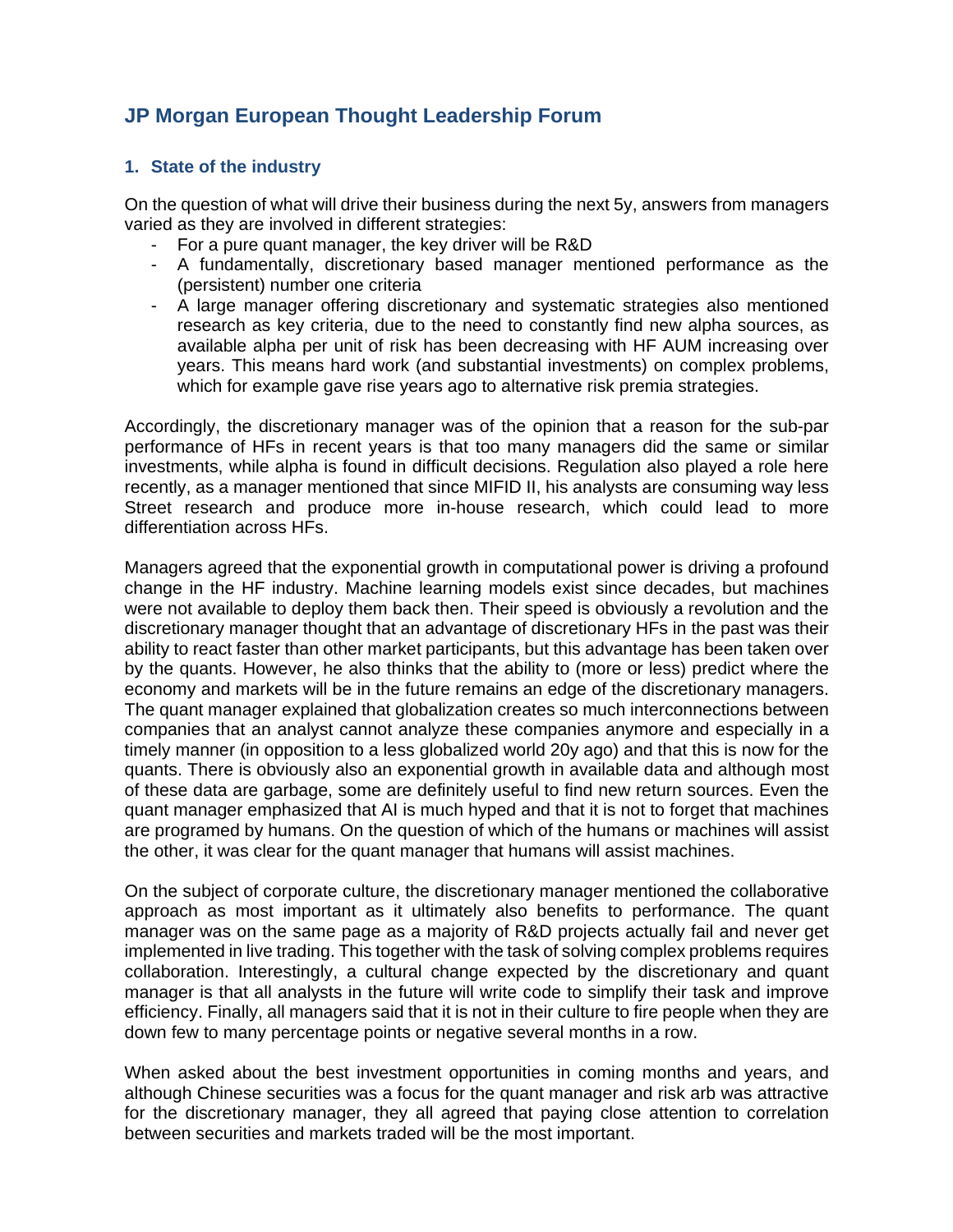#### **2. Global Macro: Navigating the globe**

Several Macro managers on the panel had an EM bias. Generally, they thought that the backdrop for EM remains supportive although the Fed is hiking, as several EM countries have today better current accounts than before and average inflation within EM is at historical low level. However, dispersion remains across EM and some countries are not in a good position and while 2017 was a relatively "easy" year for EM, 2018 is expected to bring more differentiation.

On a more global scale, a manager explained that we are exiting a unique market structure created by the major CBs following the GFC and that we are now in an inflationary period, forcing CBs to remove liquidity, which will prove very challenging to equity and fixed income markets. This manager was also bearish USD, based on the fact that the large European and Japanese current account surpluses (which had been mainly directed towards the US), will be quite powerful when coming back to their home markets. On the USD subject and on Trump's protectionism measures directed against China, another manager mentioned that China has here clearly the potential to fight back.

When discussing Latam, Argentina seemed to be the best opportunity for the EM managers. Although the country has difficult problems to solve, it appears as a good story as it is committed to the IMF program and managers favor an FX exposure. Brazil has the steepest curve in the region, which creates opportunities, but there are lot of uncertainties regarding the next presidential elections and no one sees a convincing candidate winning. Egypt was considered as a crowded trade by a manager.

Looking at Europe, it was said that Italy will probably continue to cause problems. The clear consensus was to stay away from Turkey until the June 2018 election, but thereafter it could become attractive.

When asked about risks that are currently underestimated by the markets, one manager mentioned the transition from QE to QT, which could prove very challenging for risk parity portfolios. Another manager mentioned the very serious liquidity issues within fixed income that institutional investors are facing, making them unable to act as before and ultimately causing sharper market repricing, as it was the case in Argentina and Brazil.

On the evolution of investing in EM, a manager explained that the abundance of data provided nowadays by EM is the major change, as there was basically no or only few data back in the 90's. The investing activity thus went from investing based on rumors to investing based on abundant data, which forces managers to have systematic processes in place to capitalize on these data.

#### **3. Systematic strategies: The trillion dollar question**

Asked about the growing AUM size of the systematic strategies universe, their diversifying return streams was given as a main reason for the growth. Specifically, risk premia strategies were a revolution, as they opened up a much larger spectrum of investments. Given those growing AUM, a quant manager mentioned that they measure and monitor crowdedness constantly and that it is not a new issue for the industry. It was also mentioned that quant strategies overall are probably slower than most people think. Crowding manifests itself differently across factors and every strategy will suffer from alpha decay, which forces quants to constantly develop new models to capture different effects.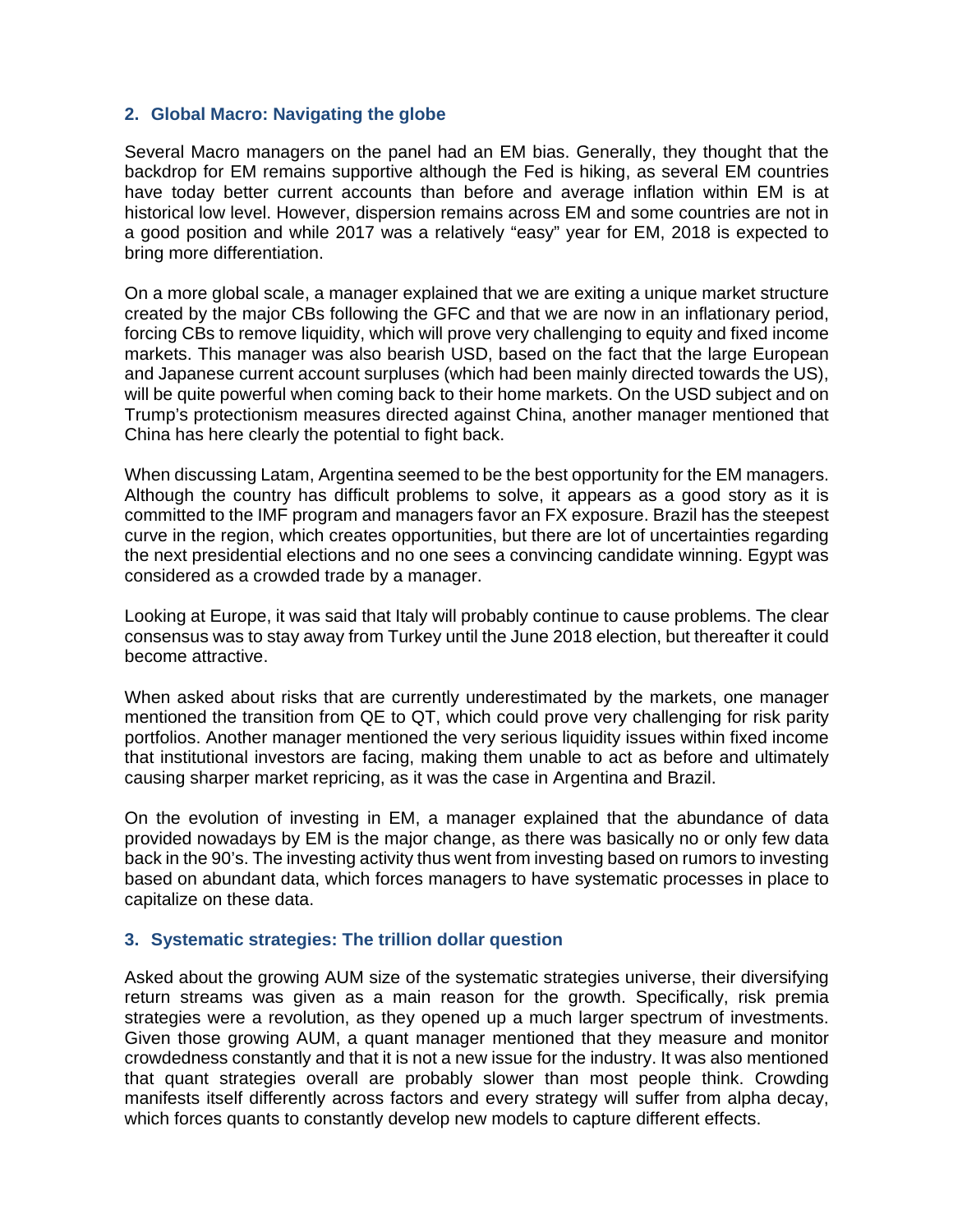One manager was of the opinion that despite subdued performance in recent years, trend following has probably not deteriorated, but it is rather the market's correlation structure which has changed. Also, when simulating trend following strategies over multi-decades, periods of underperformance as the current one are actually observed.

On the convergence between discretionary and quantitative strategies, it was mentioned that there are always discretionary decision behind quant strategies, such as selecting factors and models. Although the managers thought that a discretionary approach is more appropriate for less liquid strategies and strategies where less data are available, they think that a quant approach is more appropriate when lots of data are available and that many discretionary managers are working to get more quant oriented in order to better exploit the growing amount of available data.

#### **Manager visits**

Managers visited during the trip were mainly Macro funds and most managers were of the opinion that we are currently in an environment characterized by two conflicting forces:

- Synchronized global growth with US still in a leading position, however in the last leg of its cycle
- Main central banks exiting or going to exit their QE programs (US again in a leading position)

With somewhat more granularity, a (usually contrarian) manager agreed on the global growth theme, however not on its synchronization aspect, as this manager perceives a desynchronization phenomenon between G3 and EM, as several emerging countries and especially China still suffer from a highly leveraged private sector, which still has to be cleaned, while US, Europe and Japan are in a much cleaner situation.

Several managers considered that we are now in a transition period where higher US interest rates play a central role. As a consequence, they have been running low risk this year and especially after February's market downturn. Many managers have thus been in trading rather than in investing mode and while overall not necessarily bearish, they were certainly more on the defensive side.

The recent political developments in Italy (including the proposal of professor Giuseppe Conte as Prime Minister by Five Star Movement and the League) obviously added shorterterm concerns to the overall picture and triggered further risk reduction by some managers. Several thought indeed that the situation could get quite serious and trigger a larger market sell-off, although Europe is now structurally in a better position that few years ago. Another manager was also concerned but thought that the situation would remain contained (based on valuable local contacts showing that Italians ultimately don't want to leave the EU).

Regarding positioning, as most managers expect higher interest rates in DM later this year, they were running short duration positions especially across US and Europe (most consensus positions). Some managers did cut this exposure following the Italian events, some others maintained their trades (at least as of the time of the meetings). There was however no clear consensus on curve positioning, as one manager had steepeners and another one flatteners on the US yield curve. There was also no unanimity on the USD across managers due to different views on the impact of higher US interest rates, current accounts, trade war, etc. Most managers with an equity exposure were short S&P 500, either as a hedge or against long positions in EM equity indices in the case of a Macro EM